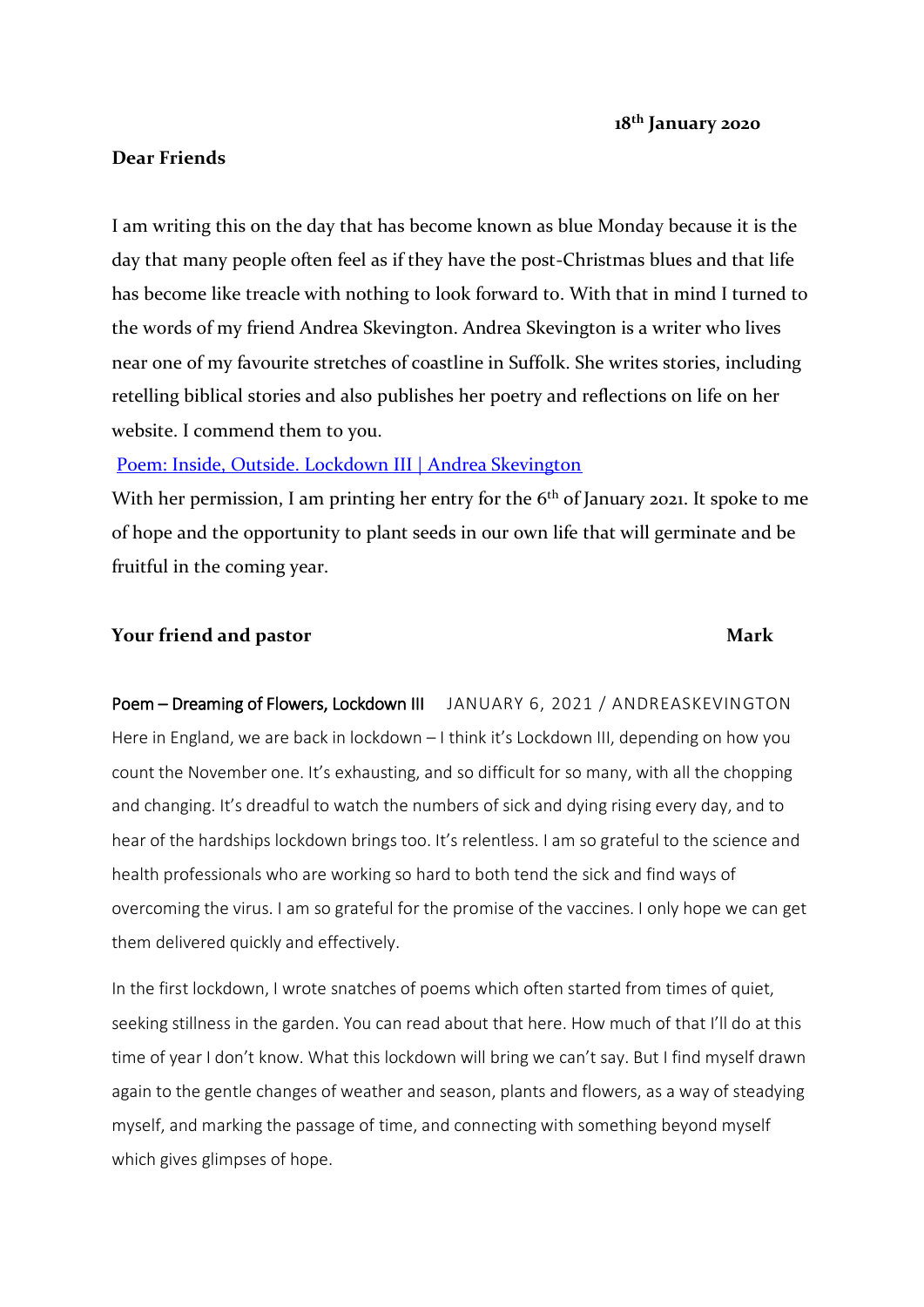In the November lockdown, or circuit-break, I'm not quite sure what name to give it, I indulged the gardener's delight of ordering and planting bulbs for the spring and began dreaming of flowers – I found myself waking with planting schemes forming in my mind. I needed something to look for beyond the shortening of the days, the closing in of the weather, and the uncertainty surrounding Christmas. I found it was effective. It was something within my control, something I could do to introduce an element of hope and change and the promise of beauty. It gave me physical work, too, which in turn helps with sleep.

And yesterday, the notebook came out, and tentative jottings began to emerge. So I don't know whether this will become a regular practice, but, as in the first lockdown, I thought I'd share with you whatever it is that comes up, and see if that connects with you, who are kind enough to share your time and attention with me here. I hope we can peep outside and see something that lifts us. I hope we can receive the gifts this dark season gives, and perhaps bring a few sprigs of green inside. We can plant [hope,](https://andreaskevington.com/2020/10/14/plant-hope-planthope/) even here.

So, this poem, which might be the first of a new series of Lockdown poems, draws on the earlier planted hope, and receives encouragement and delight from seeing new things spring up. I also wonder – what this time? What might I do during this lockdown? Of course, there is no necessity for there to be anything, it is enough to live in these strange days, but I am wondering what there might be that is within my scope and power to do, to begin, to dream of….

#### Dreaming of flowers Lockdown III

Each morning, now, as the sun nudges fitfully up, I do my rounds of the garden,

Sometimes under a wide umbrella, walking with as much grace as I can muster,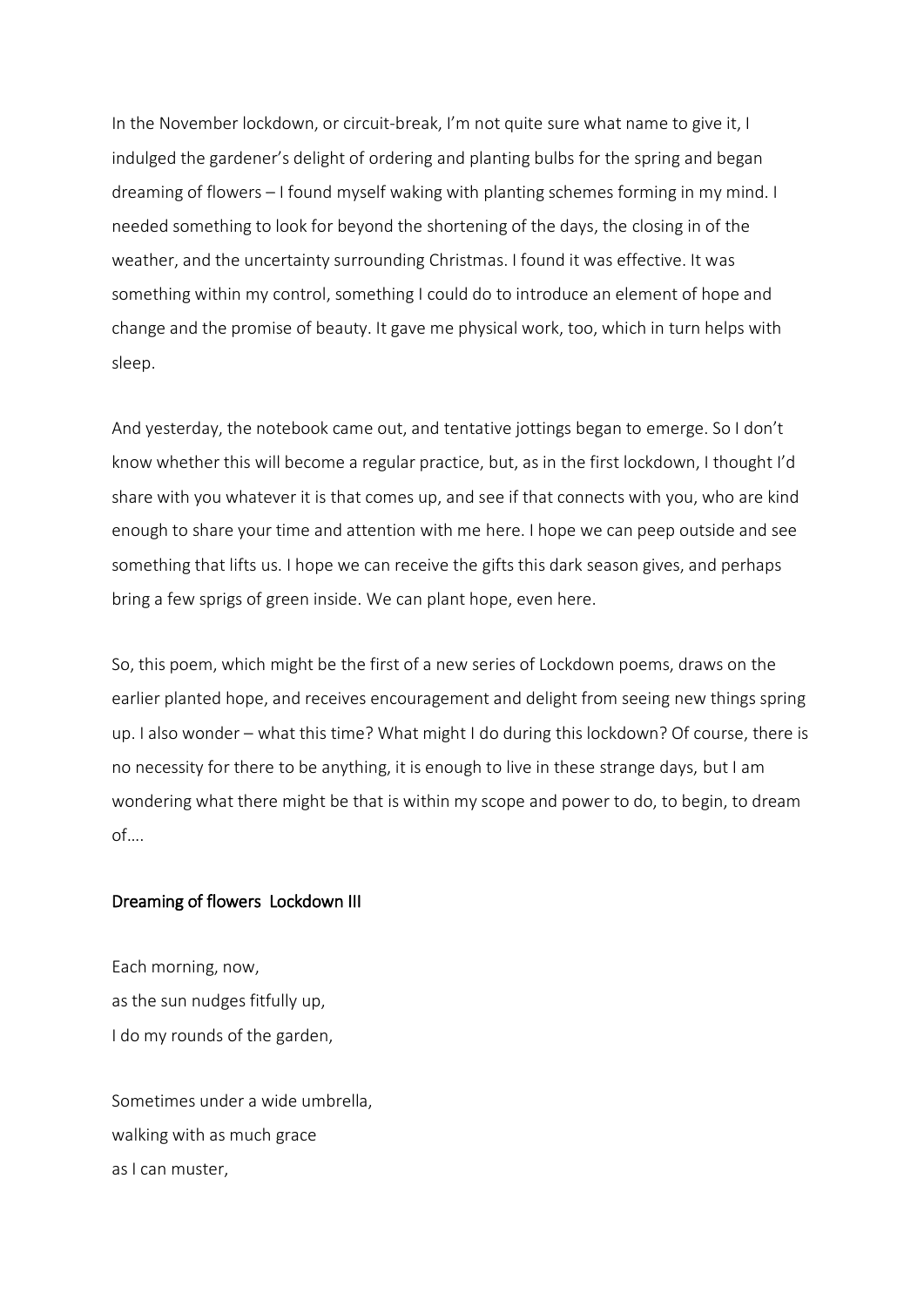careful not to trample the sodden, spongy ground.

I am looking for fingers of crocus, ready to spread, and snowdrops, grey-green in the dark soil. I am looking for what I planted, and for what has inched in patient drifts through the waiting ground.

And there, and there,

I begin to see.

Each day, I hope,

a few more,

and a little taller.

On better nights, I dream of flowers now, and wake to think of flowers. Red and purple and orange, spread like velvet, loud with bees. The hard knots of bulbs I planted in fistfuls by November's shrinking light – in a fury of hope, in defiance of the narrowing circle